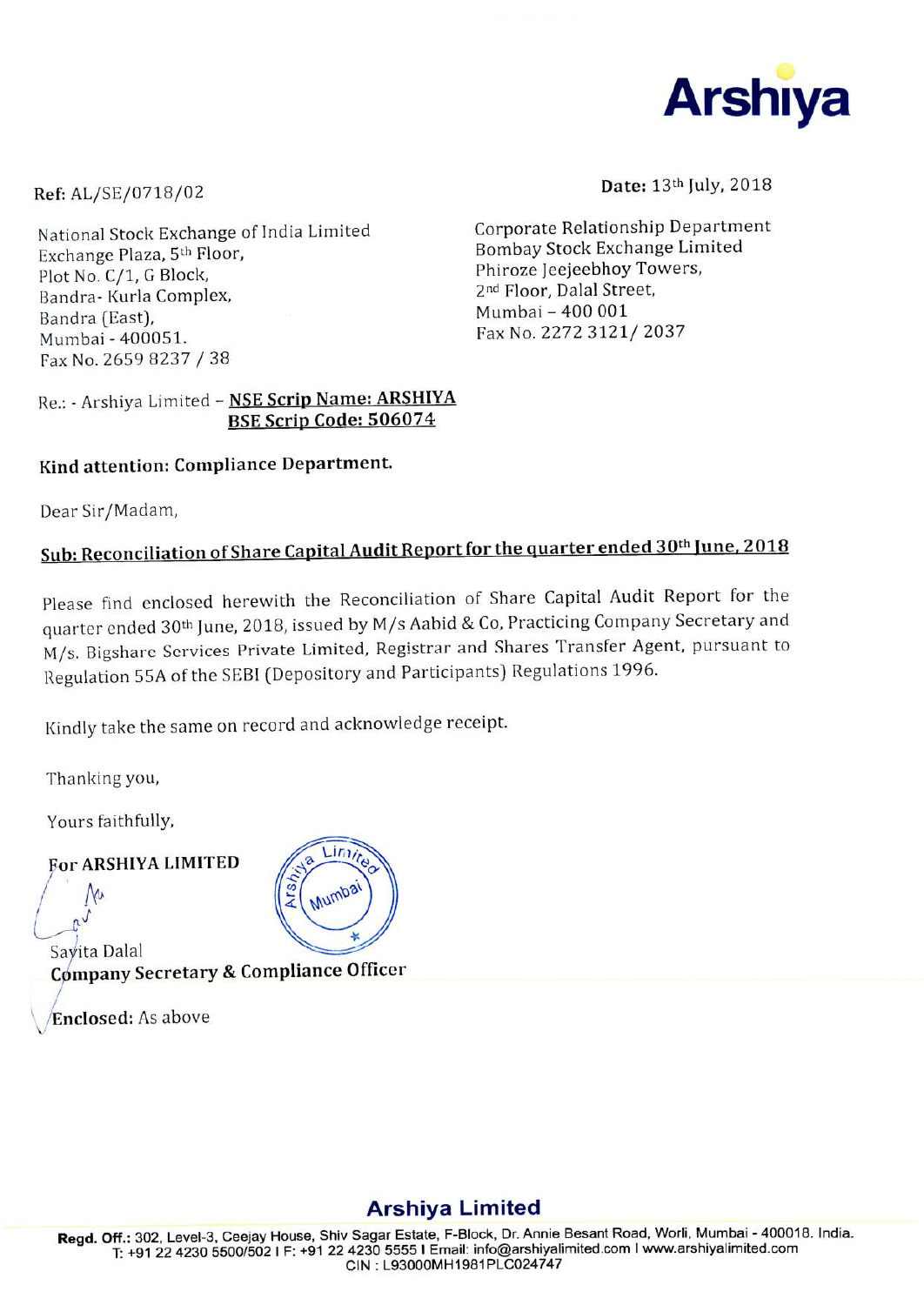

To, The Board of Directors Arshiya Limited 302, Ceejay House, Level-3, Shiv Sagar Estate, F-Block, Dr. Annie Besant Road, Worli, Mumbai - 400018, Maharashtra.

## Re.: Reconciliation of Share Capital Audit for the quarter ended  $30^{th}$  June, 2018.

Dear Sir,

We have examined the Register of Members, beneficiary details furnished by the Depositories and other relevant books, records, documents and register maintained by Arshiya Limited (hereinafter referred to as "the Company") and its Registrars and Share Transfer Agents Bigshare Services Private Limited, Mumbai for the purpose of issuing this certificate in accordance with Regulation SSA of the SEBI (Depositories and Participants) Regulations, 1996 read with their circular D&CC/FITIC/CIR-16 2002 dated December 31, 2002 and CIR/MRD/DP/30/2010 dated September 06, 2010 both issued by the Securities and Exchange Board of India(SEBI).

Enclosed is the Share Capital Audit Report in the aforesaid revised format and as required by The Stock Exchange, Mumbai vide its circular Ref No. CRD/GEN/2003/2 dated September, 22, 2003 for the first quarter ended  $30<sup>th</sup>$  June, 2018.

In our opinion and to the best of our information and according to the explanations given to us and based on such verification and examination as considered necessary, we certify that the Reconciliation of Share Capital Audit Report for the quarter ended 30<sup>th</sup> June, 2018is enclosed herewith.

Thanking you,

For Aabid & Co. Company Secretaries Mohammad Aabid Partner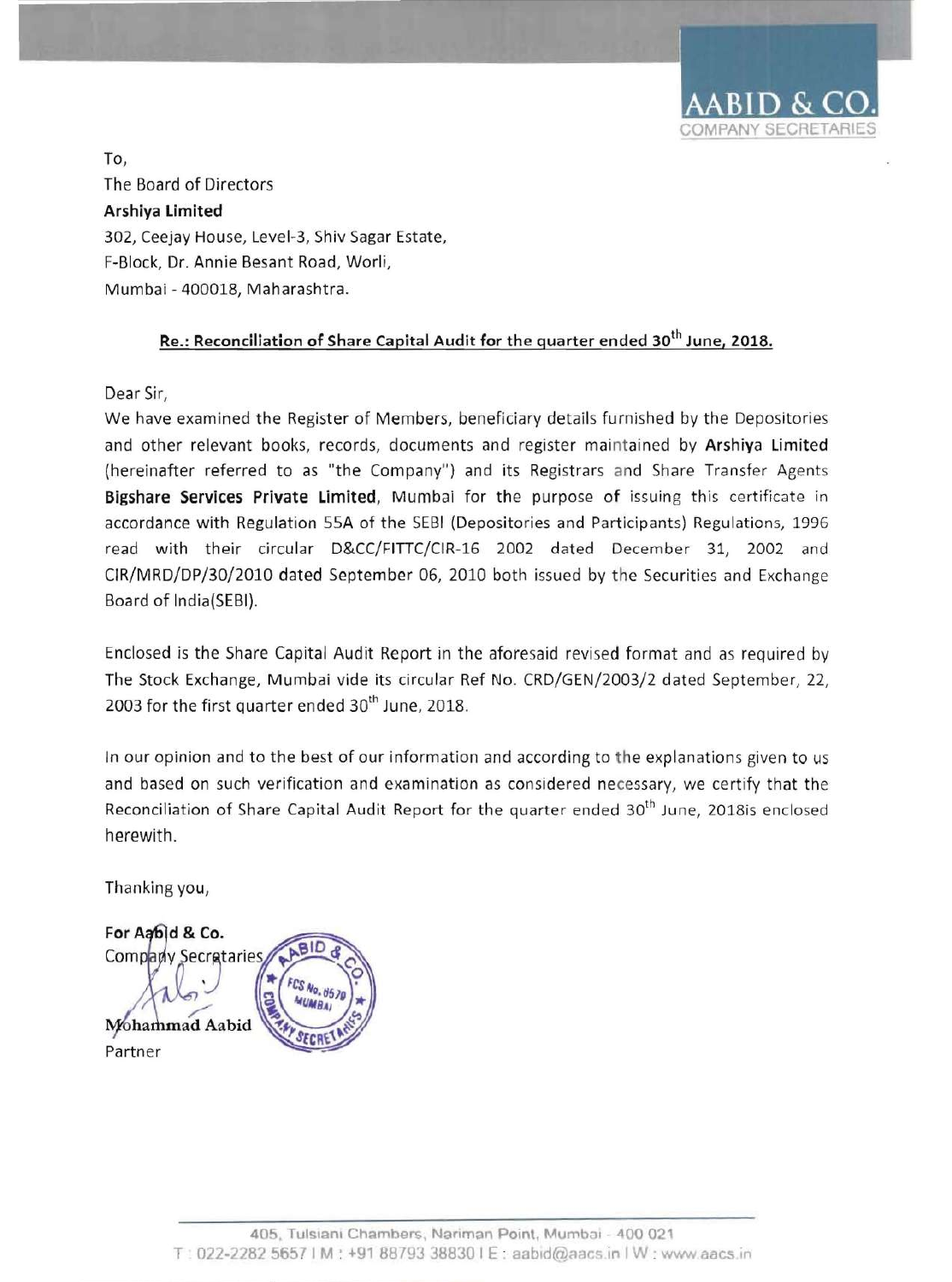# ANNEXURE TO SHARE CAPITAL AUDIT REPORT OF *MIS.* ARSHIYA LIMITED

|    | For Quarter Ended                | : 30 <sup>th</sup> June, 2018            |
|----|----------------------------------|------------------------------------------|
| 1. | <b>ISIN</b>                      | : INE968D01022                           |
| 2. | Face Value                       | : Rs. 2/- per equity Share               |
| 3. | Name of the Company              | : Arshiya Limited                        |
| 4. | <b>Registered office Address</b> | : 302, Ceejay House, Level-3, Shiv Sagar |
|    |                                  | Estate, F-Block, Dr. Annie Besant Road,  |
|    |                                  | Worli, Mumbai - 400018, Maharashtra      |
| 5. | <b>Correspondence Address</b>    | : 302, Ceejay House, Level-3, Shiv Sagar |
|    |                                  | Estate, F-Block, Dr. Annie Besant Road,  |
|    |                                  | Worli, Mumbai - 400018, Maharashtra      |
| 6. | <b>Telephone and Fax Nos</b>     | : Tel no.: 022-4230 5500/502             |
|    |                                  | : Fax no.: 022-42305555                  |
| 7. | <b>E-mail Address</b>            | : teamsecretarial@arshiyalimited.com     |
|    |                                  |                                          |

- 8. Names of the Stock Exchanges where the company's securities are listed: The Bombay Stock Exchange, Mumbai [BSE] National Stock Exchange, Mumbai [NSE]
- **9.** Issued Capital **19. In the State Capital** 1. Rs. 45,94,33,552.00/-
- 10. Listed Capital (No of Shares) : 22,97,16,776

# 11. Held Dematerialised form in CDSL:

| <b>Total No. of Shares</b> | Percentage of Issued Capital |  |  |
|----------------------------|------------------------------|--|--|
| 7,53,46,346                | 32.80                        |  |  |

## 12. Held Dematerialised form in NSDL:

| <b>Total No. of Shares</b> | Percentage of Issued Capital |  |
|----------------------------|------------------------------|--|
| 15,38,40,429               | 66.97                        |  |

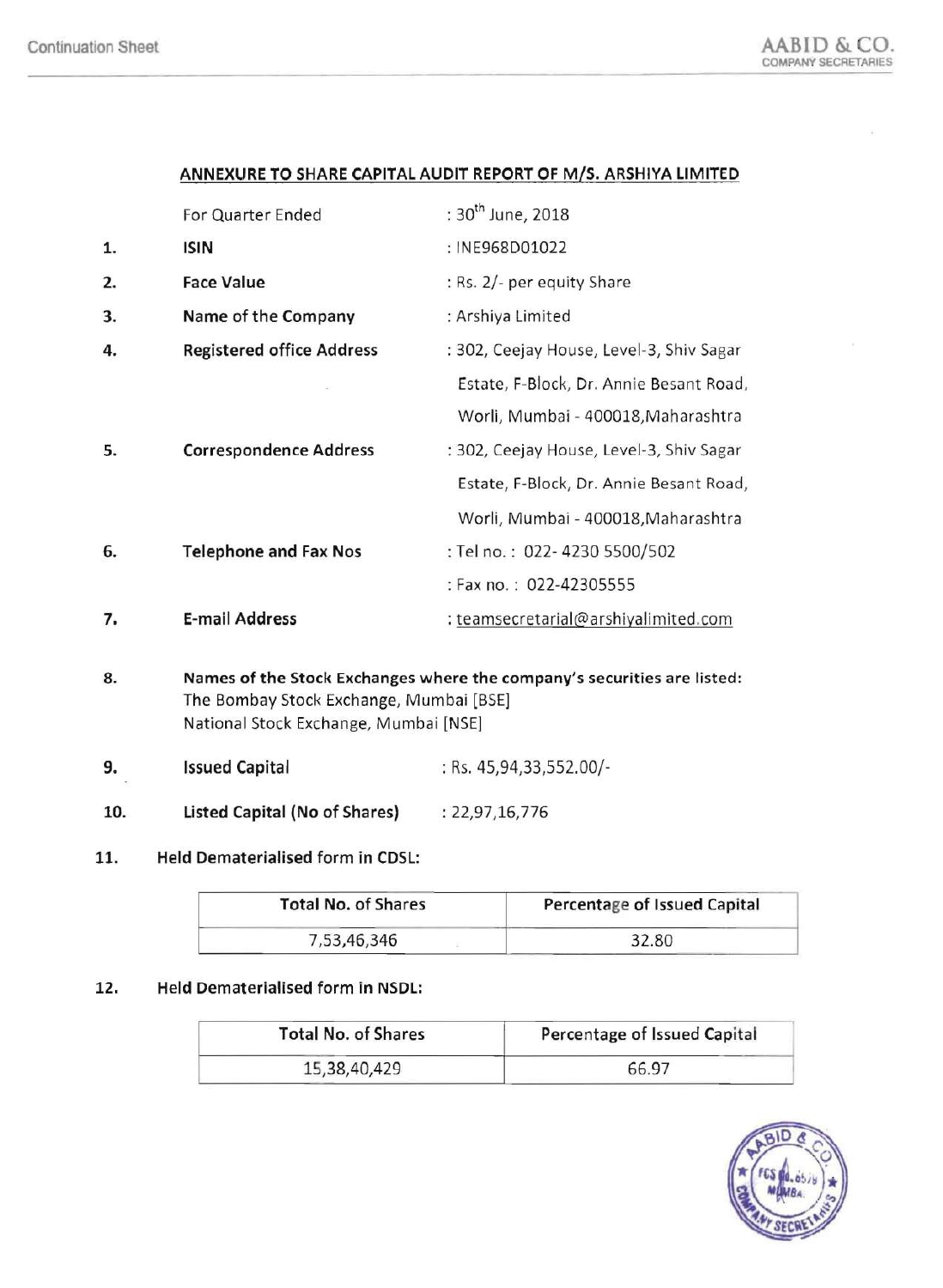#### 13. Held in physical form:

| <b>Total No. of Shares</b> | Percentage of Issued Capital |
|----------------------------|------------------------------|
| 5,30,001                   |                              |

#### 14. Total No. of Shares:

| <b>Total No. of Shares</b> | Percentage of Issued Capital |
|----------------------------|------------------------------|
| 22,97,16,776               | 100%                         |

#### 15. Reasons for Difference if any,

Not Applicable

# 16. Certifying the details of change in share capital during the quarter under consideration as<br>per the table below:-<br>Particulars \* No. of Applied/ Listed on Whether Whether per the table below:

| Particulars *                                                                               | No. of<br>shares | Applied/<br>not<br>applied<br>for<br>listing | Listed on<br>stock<br>exchang<br>es[specif<br>y<br>changes] | Whether<br>intimated<br>to NSDL | Whether<br>intimated<br>to CDSL | pending<br>for<br>SE[specify<br>names] |
|---------------------------------------------------------------------------------------------|------------------|----------------------------------------------|-------------------------------------------------------------|---------------------------------|---------------------------------|----------------------------------------|
| Preferential (allotment<br>made during the<br>quarter ended 30 <sup>th</sup><br>June, 2018) | 15,00,000        | Approval<br>Received                         | NSE and<br><b>BSE</b>                                       | Yes                             | Yes                             | <b>NA</b>                              |

\*Rights, bonus, preferential issue, ESOP's, Amalgamation, Conversion, buyback, capital Reduction, Forfeiture, any other [to specify]

#### 17. Register of Members is updated : Yes

18. Reference of previous Quarter with regard to excess dematerialized shares, if any:

Not applicable

19. Has the company resolved the matter mentioned in point no. 18 above in the current quarter? If not, reason why?

Not applicable

20. Mention the total no. of requests, if any, confirmed after 21 days and the Total no. of requests beyond **21** days with the reasons for delay:

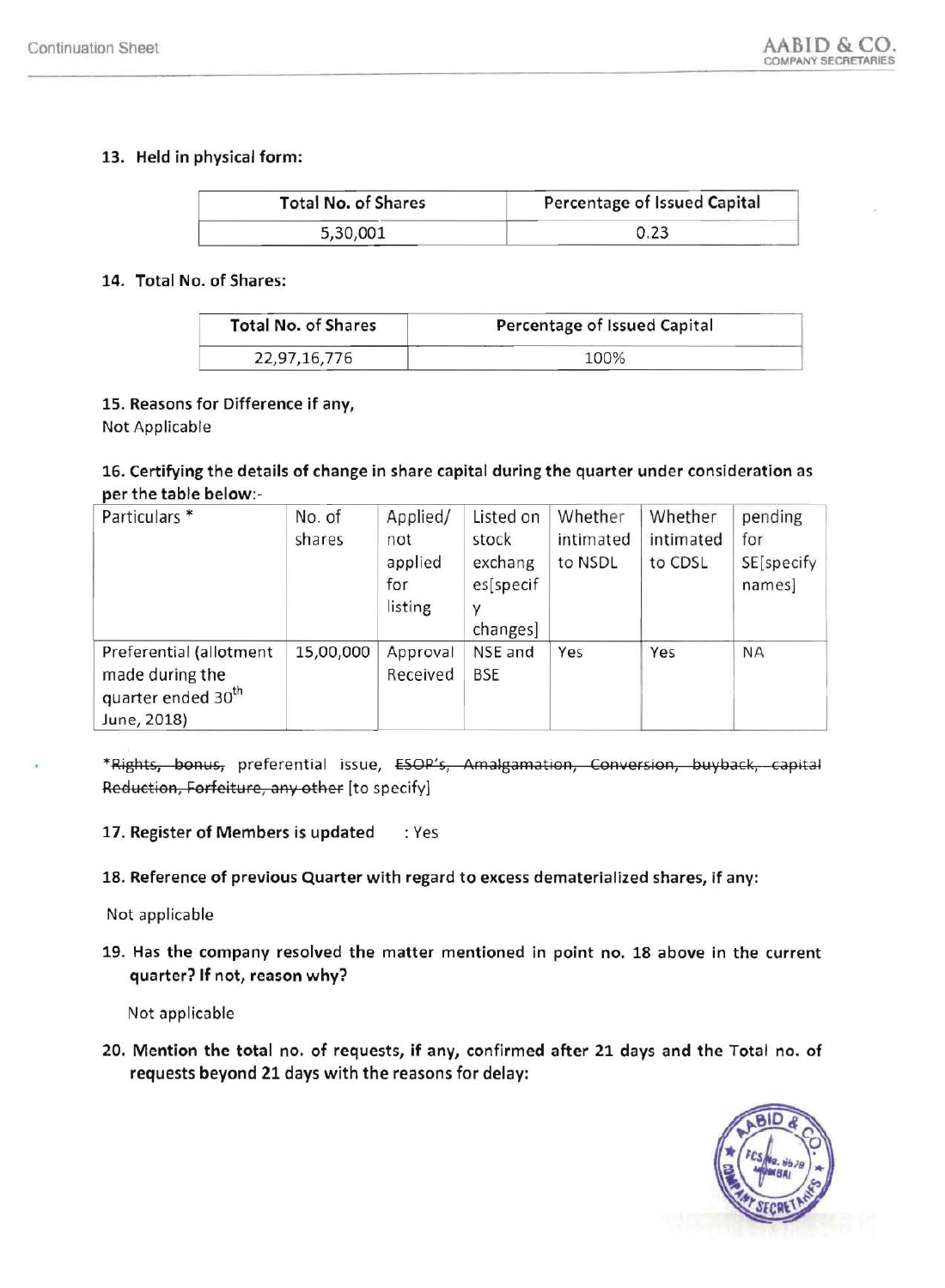Not applicable

#### 21. Name, Telephone & Fax No. of the Compliance Officer of the company:

Ms. Savita Dalal, Company Secretary

Tel: 02242305500/502

Fax: 022 42305555

Email:savita.dalal@arshiyalimited.com

#### 22. Name, Address, Telephone, Fax No., Registration No. of the Auditor:

| Name                 | : Aabid & Co. Company Secretaries                                  |  |  |
|----------------------|--------------------------------------------------------------------|--|--|
|                      | : 12, 4 <sup>th</sup> Floor, Sai Sadan, 68, Janmabhoomi Marg, Fort |  |  |
| <b>Address</b>       | Mumbai –<br>400001.                                                |  |  |
| Tel. No.             | : 91-022-40025464/22828661                                         |  |  |
| Mobile No.           | : 9892158830                                                       |  |  |
| E-Mail Id            | : aabidcs@aacs.in                                                  |  |  |
| <b>Membership No</b> | $:$ F6579                                                          |  |  |
| C.O.P. No            | :6625                                                              |  |  |

#### 23. Appointment of common agency for share registry work:

#### Bigshare Services Private Limited

1<sup>st</sup> Floor, Bharat Tin Works Building, Opp. Vasant Oasis Makwana Road, Marol, Andheri East, Mumbai 400059,Maharashtra Contact: 0224043 0200/7045454392 Email: rajeshm@bigshareonline.com

24. Any other detail that the Auditor may like to provide [Eg. 61FR Company, Delisting form Stock Exchange, Company Change its name, etc.]:NIL

Place: Mumbai Date:  $13<sup>th</sup>$  July 2018 FCS NO.:6579 C.P.No.:6625

for Aabid & Co Mohammad Aabid) Partner